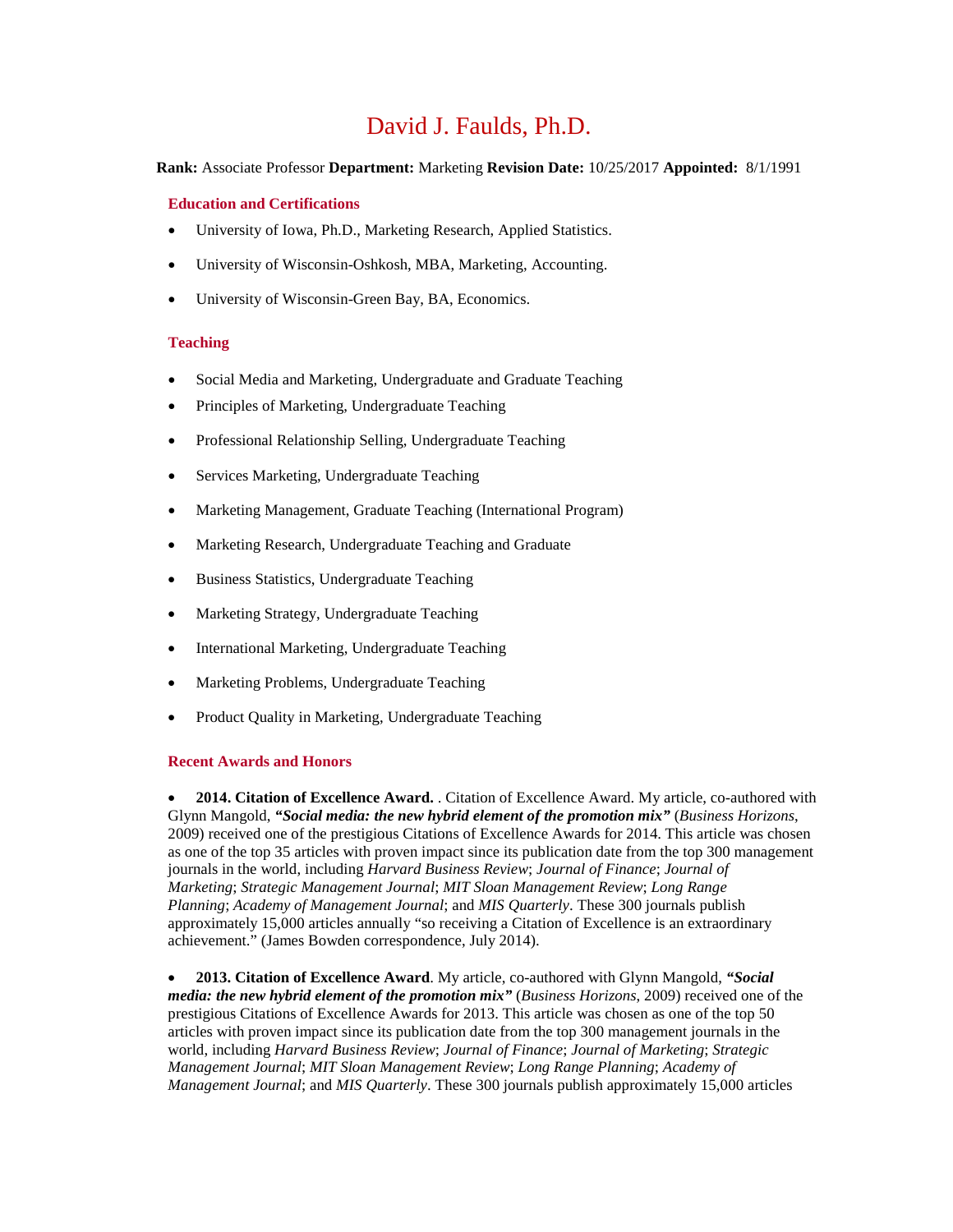annually "so receiving a Citation of Excellence is an extraordinary achievement." (James Bowden correspondence, July 2013).

• **2013. The Outstanding Reviewer of the Year Award for 2012**, *Journal of Services Marketing*.

# **Publications**

# **Refereed Journals**

- o 2017, David J. Faulds, Glynn W. Mangold, P.S. Raju, and Sarath Valaslan,"The Mobile Shopping Revolution: Redefining the Consumer Decision Process," *Business Horizons,* Accepted for Publication, May 9<sup>th</sup>, 2017.
- o 2015, David J. Faulds, "Overcoming Geographical Obstacles: The Use of Skype in a Graduate-Level Social Media Course," *American Journal of Business Education,* Vol. 8, No. 2, pp. 79-94.
- o 2014, David J. Faulds and Glynn W. Mangold, "Developing a Social Media and Marketing Course," *Marketing Education Review*. Vol. 24(2), 127-144.
- o 2013, Stephan F. Gohmann, Robert Michael Barker, Jian Guan, David J. Faulds Requirements Fulfillment: The Missing Link between Requirements Determination and User Acceptance*, Information Systems Management*, Vol. 30, (1), 63-74
- o 2010, Robert M. Barker, Jian Guan, Stephen F. Gohmann, and David J. Faulds, "Requirement Bias: An Agency Theory Explanation for Sales Force Automation Implementation Success." *Communications of the ACM,* 53(7).
- o 2009, David J. Faulds, P. S. Raju, and Glynn W. Mangold, "Big Red, Ltd." *Journal of Business Case Studies,* 5(5), 29-53.
- o 2009, Glynn W. Mangold, and David J. Faulds, "Social Media: The New "Hybrid" Element of the Promotion Mix." *Business Horizons*, 52(4), 357-366.
- o 2009, Robert M. Barker, Stephen F. Gohmann, Jian Guan, David J. Faulds, "Why is my Sales Force Automation System Failing?" *Business Horizons*, 52(3), 233-241.
- o 2008, David J. Faulds, W. Glynn Mangold, and Stephan F. Gohmann, "The Role of Disqualification Factors and Double Counting in Estimating the Market Potential for Consumer Services". *Journal of Service Marketing*, 22 (6), 479-491.
- o 2007, David J. Faulds, Jian Guan, Robert M. Barker, and Stephen F. Gohmann, "Sale Force Automation Systems: The Correspondence between the Perception of Productivity Gains and the Perception of Management Control among Salespeople," *Review of Business Information Systems,* 11 (2), 1-10.
- o 2005, Robert Barker, Jian Guan, Stephen F. Gohmann, and David J. Faulds, "Perceptions of Sales Force Automation: Differences between Sales Force and Management," *Industrial Marketing Management,* 34(1), 337-343.
- o 2005, Steve Gohmann, Robert Barker, David J. Faulds, and Jian Guan, "Sales Force Automation, Information Accuracy and User Satisfaction", *Journal of Sales and Industrial Marketing*, 30(3), 103-114.
- o 2004, David J. Faulds, Robert Barker, Jian Guan, and Stephen F. Gohmann, "Sales Force Automation Acceptance: An Exploratory Study of the Role of Job Experience", *Journal of Applied Business Research,* 30(3), 103-114.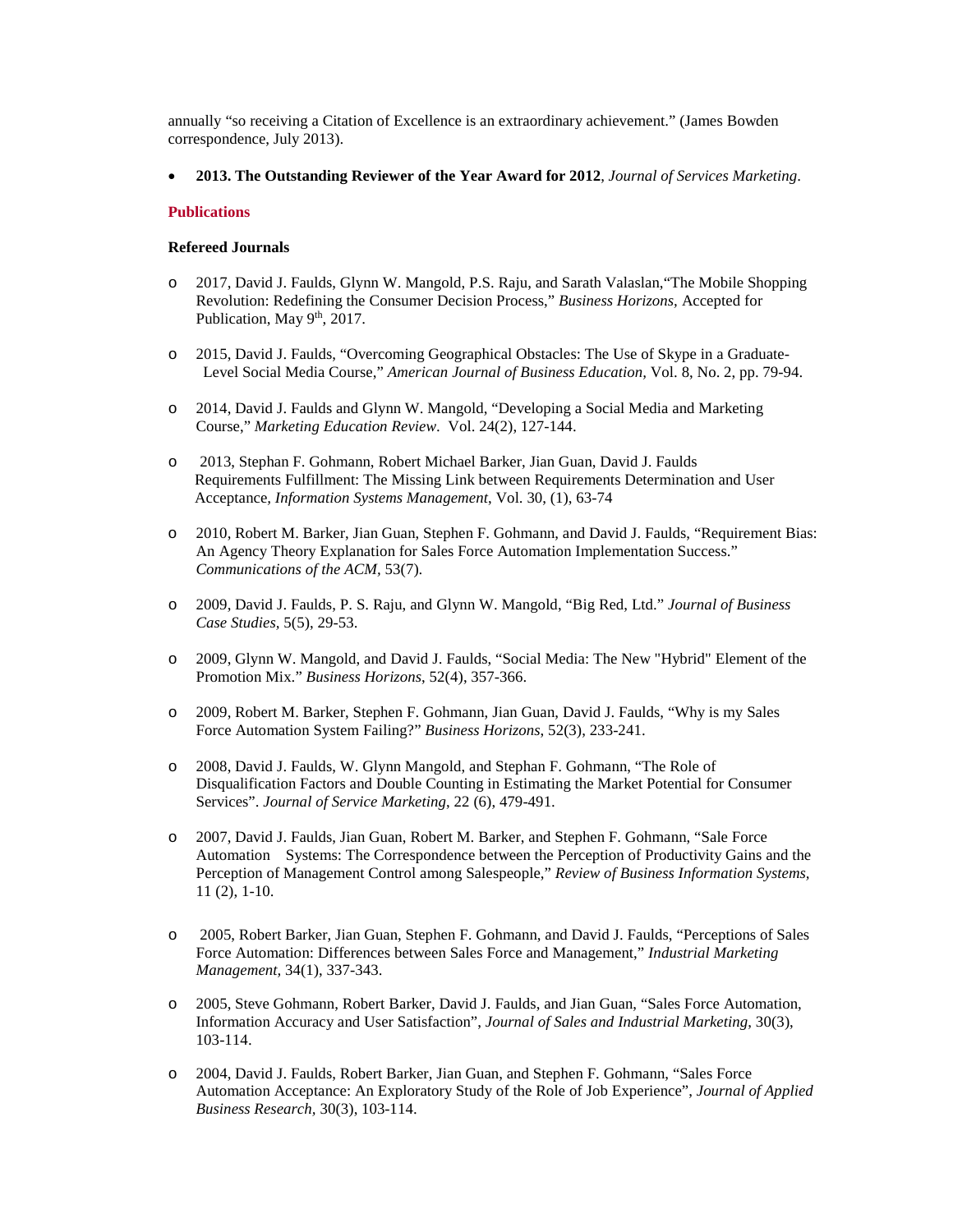- o 2002, David J. Faulds, and Subash C. Lonial, "Price-Quality Relationships of Nondurable Consumer Products: A European and United States Perspective", *Journal of Economic and Social Research,* 3(1), 59-76.
- o 2001, David J. Faulds, and Stephen F. Gohmann, "Adapting Geodemographic Information to Army Recruiting: The Case of Identifying and Enlisting Private Ryan", *Journal of Services Marketing*, 15(3), 186-209.
- o 1995, David J. Faulds, and W. Glynn Mangold, "Service Quality in the Distributor-Retailer Dyad: Empirical Results", *Journal of Marketing Channels*, 4(3), 95-112.
- o 1994, David J. Faulds, Orlen C. Grunewald, and Denise M. Johnson, "A Cross-National Investigation of the Relationship between the Price and Quality of Consumer Products: 1970- 1990", *Journal of Global Marketing*, 8(1).
- o 1993, David J. Faulds, Orlen C. Grunewald, and Mark S. McNulty, "Agglomeration in Quality Space-Revisited", *Journal of Industrial Economics*, 16(2), 205-214.
- o 1993, David J. Faulds, and Glynn W. Mangold, "Service Quality in a Retail Channel System", *Journal of Services Marketing*", 7(4), 4-10.
- o 1993, David J. Faulds, and Orlen C. Grunewald, "Product Value for Processed Foods: An Analysis of Brand Label", *Journal of Food Products Marketing*, 1(3), 3-22.
- o 1993, David J. Faulds, "Consumer Product and Manufacturer Ratings 1991-1992", Editor, Gale Research, Inc., Detroit, MI.
- o 1992, David J. Faulds, and Orlen C. Grunewald, "An Empirical Analysis of Brand Label, Product Quality, and Package Size as Determinants of Unit Price for Frequently Purchased Consumer Packaged Goods", *Southwest Business Review*, 2(2), 13-26.
- o 1992, David J. Faulds, "Consumer Product and Manufacturer Ratings 1961-1990", Editor, Gale Research, Inc., Detroit, MI., I and II.
- o 1986, David J. Faulds, and David J. Curry, "Indexing Product Quality: Issues, Theory and Results", *Journal of Consumer Research,* 13, 134-145.
- o 1984, David J. Faulds, and David J. Curry, "The Measurement of Quality Competition in Strategic Groups", *Perceived Quality: How Consumers View Stores and Merchandise*, Jacob Jacoby and Jerry C. Olson, 269-293.

## **Work in Progress**

- o "The Mobile Shopping Revolution: A Conversation with Chuck Martin," David J. Faulds, P. S. Raju, and Chuck Martin, to be submitted to *Business Horizons* in 2017
- o "Beacon Technology: The New Revolution in Retailing," David J. Faulds

#### **Research Reports**

- o 2002, David J. Faulds, Stephen F. Gohmann, Mahesh C. Gupta, Subhash C. Lonial, A Recruiter Allocation Model, Report for The United States Army Recruiting Command, 1-85.
- o 2002, David J. Faulds, Stephen F. Gohmann, Estimation of the Size of the Prime Recruiting Market, Report for The United States Army Recruiting Command.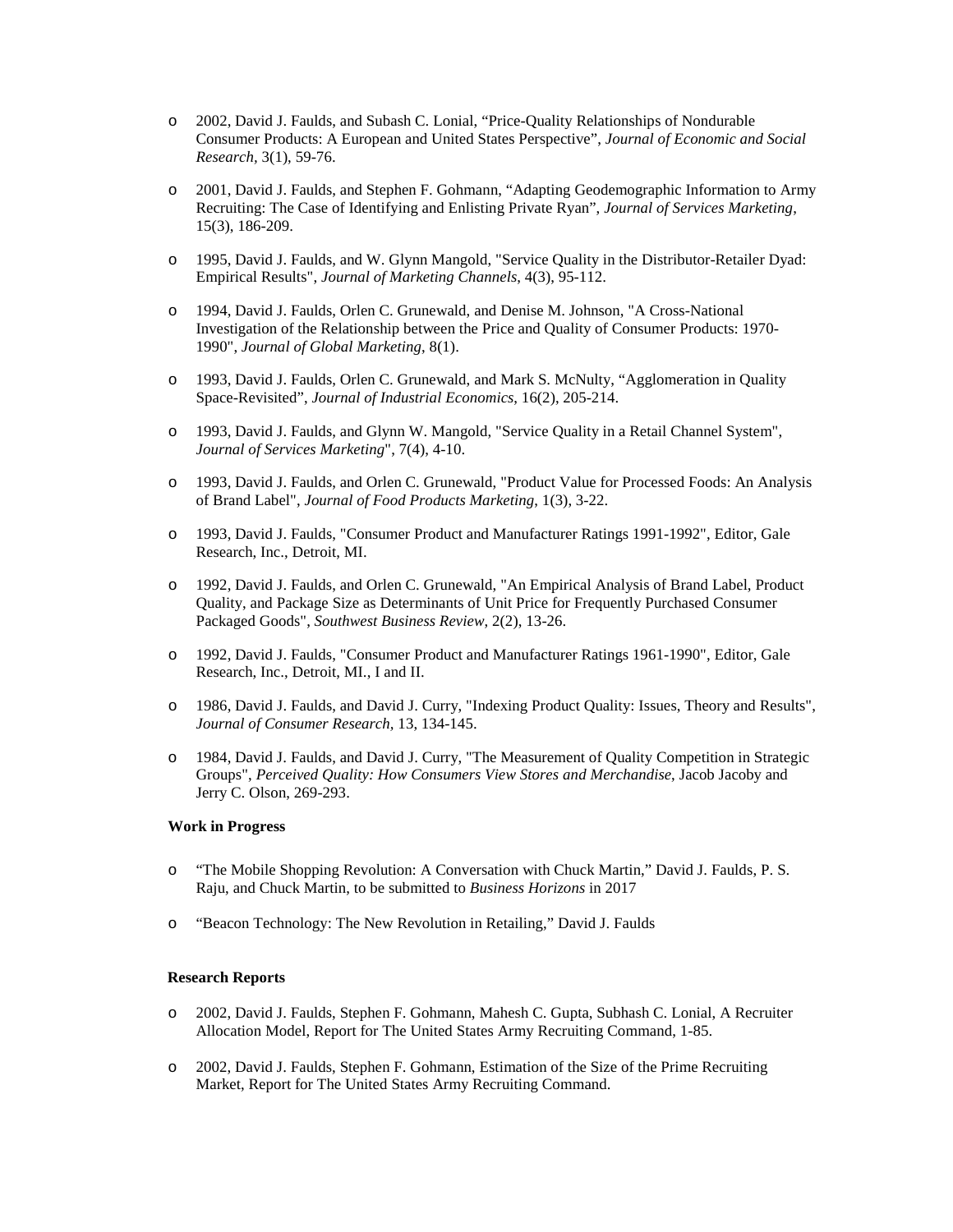- o 2002, David J. Faulds, Stephen F. Gohmann, Jian Guan, An Analysis of the Leads Portion of ARISS: A User Satisfaction Survey, Report for The United States Army Recruiting Command.
- o 1999, David J. Faulds, A Lifestyle Segmentation Cluster Analysis: Consolidated Report, Report for The United States Army Recruiting Command.
- o 1996, David J. Faulds, A Research Proposal for Studying the Effectiveness of Local Army Advertising, Report for The United States Army Recruiting Command.

# **Grants and Contracts**

- o 2001, David J. Faulds, Stephen F. Gohmann, "College and Graduate Workforce Potential", United States Army.
- o 2001, David J. Faulds, Stephen F. Gohmann, Robert Barker, Jian Guan, "Leads Distribution System Analysis", United States Army.
- o 2001, David J. Faulds, Stephen F. Gohmann, "College Database Augmentation", United States Army.
- o 2001, David J. Faulds, Stephen F. Gohmann, "Estimation of Army's Prime Market", United States Army.

#### **Proceedings: National / International**

- o 1991, David J. Faulds, Richard Newbert, "The Importance of Product Quality in Germany: Assessing the Relationships Among Product Quality, Price, Value and Market Share", Southern Management Association.
- o 1990, David J. Faulds, Orlen C. Grunewald, "The Price-Quality Relationship for Food and Household Goods", NAREA Annual Meeting, Nova Scotia.
- o 1990, David J. Faulds, Orlen C. Grunewald, "Product Value for Processed Foods: Preliminary Results", NAFA Annual Meeting, Vancouver.
- o 1990, David J. Faulds, "The Influence of Consumer Unions: The Marketing Viewpoint", American Council on Consumer Interests Annual Conference, New Orleans.
- o 1989, David J. Faulds, Orlen C. Grunewald, James L. Schmidhammer, "An Empirical Analysis of Brand Label, Unit Price, and Package Size and Determinant of Product Value for Frequency Purchased Consumer Goods: Preliminary Results", Academy of Marketing Sciences Annual Conference Proceedings.
- o 1989, David J. Faulds, "Product Quality and Consumer Interests: The International Product Quality Research Program", American Council on Consumer Interests.
- o 1988, David J. Faulds, "The International Consumer Product Quality Database: Research and Applications", ACM-Annual Conference, Gatlinburg, TN.
- o 1988, David J. Faulds, John Wong, "The U.S. Marketplace and Foreign Competition in Product Quality", Annual Conference of the Academy of International Business, San Diego, CA.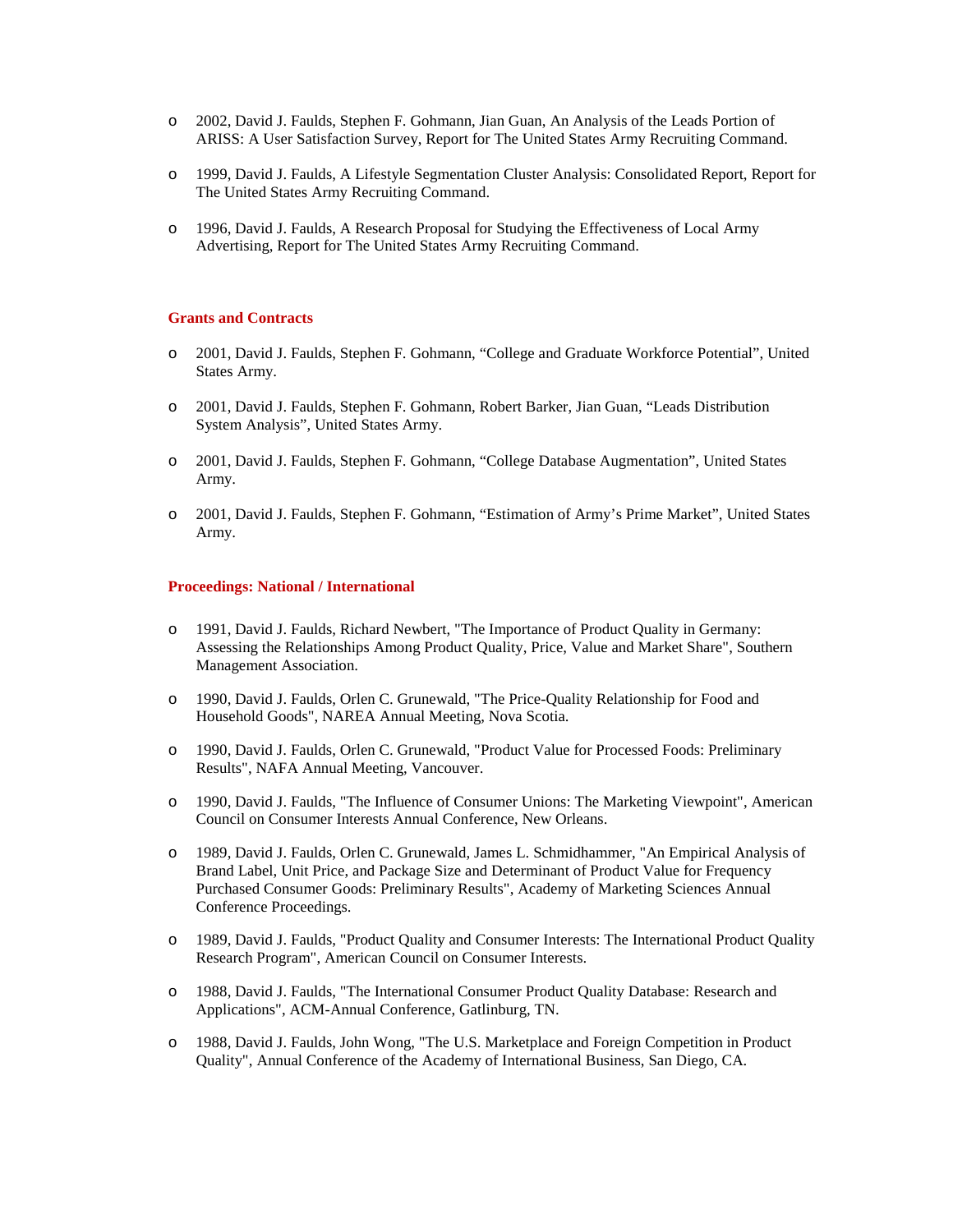- o 1988, David J. Faulds, "The European Community Versus the United States Marketplace: 1968 to 1984", Proceedings of the New England Business Administration Association: Globalization of Business, New Haven, Ct.
- o 1988, David J. Faulds, Jeonpyo Noh Shepherd, "An Empirical Investigation of the Relationship Between the Price and Quality of Consumer Products in the European Economic Community and the United States: 1968 to 1984", Proceedings of the 12th Annual Conference of the Academy of Marketing Sciences, Montreal, Canada.
- o 1987, David J. Faulds, "An Empirical Investigation of the Price, Quality, and Value Levels for Manufacturer Brands and Retailer Brands in the Federal Republic of Germany and the United States: Preliminary Results", The World Marketing Conference of the Academy of Marketing Sciences, Barcelona, Spain.
- o 1987, David J. Faulds, C. David Shepherd, Jeonpyo Graduate Teachingh, "A Cross-National Investigation of the Price-Quality Relationship for Frequency Purchased Consumer Packaged Goods", Academy of International Business Annual Meeting, Chicago, IL.
- o 1987, David J. Faulds, "The Correspondence Between the Price and Quality of Consumer Products in 10 Countries: Preliminary Results", Proceedings of the 11th Annual Conference of the Academy of Marketing Sciences, Bal Harbor, FL.
- o 1985, David J. Faulds, David J. Curry, "Brand Spaces: Structure, Size and Composition", American Institute of Decision Sciences, New York, NY.
- o 1983, David J. Faulds, "Measuring Price and Quality Competition in the Kitchen Appliance Product Category: Preliminary Results", Proceedings of the American Marketing Association, Dearborn, MI.
- o 1981, David J. Faulds, Orlen C. Grunewald, "A Perceptual Mapping of Consumer Preferences for the Location of Fast Food Restaurants", Proceedings of The Retail Patronage Theory Workshop, Lake Placid, NY.
- o 1980, David J. Faulds, Orlen C. Grunewald, "Consumer Perceptions of Desirable Location Characteristics for Fast-Food Restaurants: A Factor Analysis", Proceedings of the Western Agricultural Economics Association, Las Cruces, NM.

# **Other**

Instructional Materials

- o 1991, David J. Faulds, "Where the Action is in Quality Research", Business Week.
- o 1990, David J. Faulds, "The Influences of Consumer Unions: The Marketing Viewpoint", American Council on Consumer Interests.
- o 1989, David J. Faulds, "Product Quality and Consumer Interests: The International Product Quality Research Program", American Council on Consumer Interests.
- o 1988, David J. Faulds, "The Relationship Between Product Quality and Market Share for Consumer Goods", Faculty Colloquium, Iowa State University.
- o 1988, David J. Faulds, "A Guide That Lets You Gauge Product Quality", Business Week.
- o 1988, David J. Faulds, "Database Lists Foreign Products", Journal of Commerce.
- o 1988, David J. Faulds, "UT Teacher Creating Computer Rankings of World Products", The Commercial Appeal.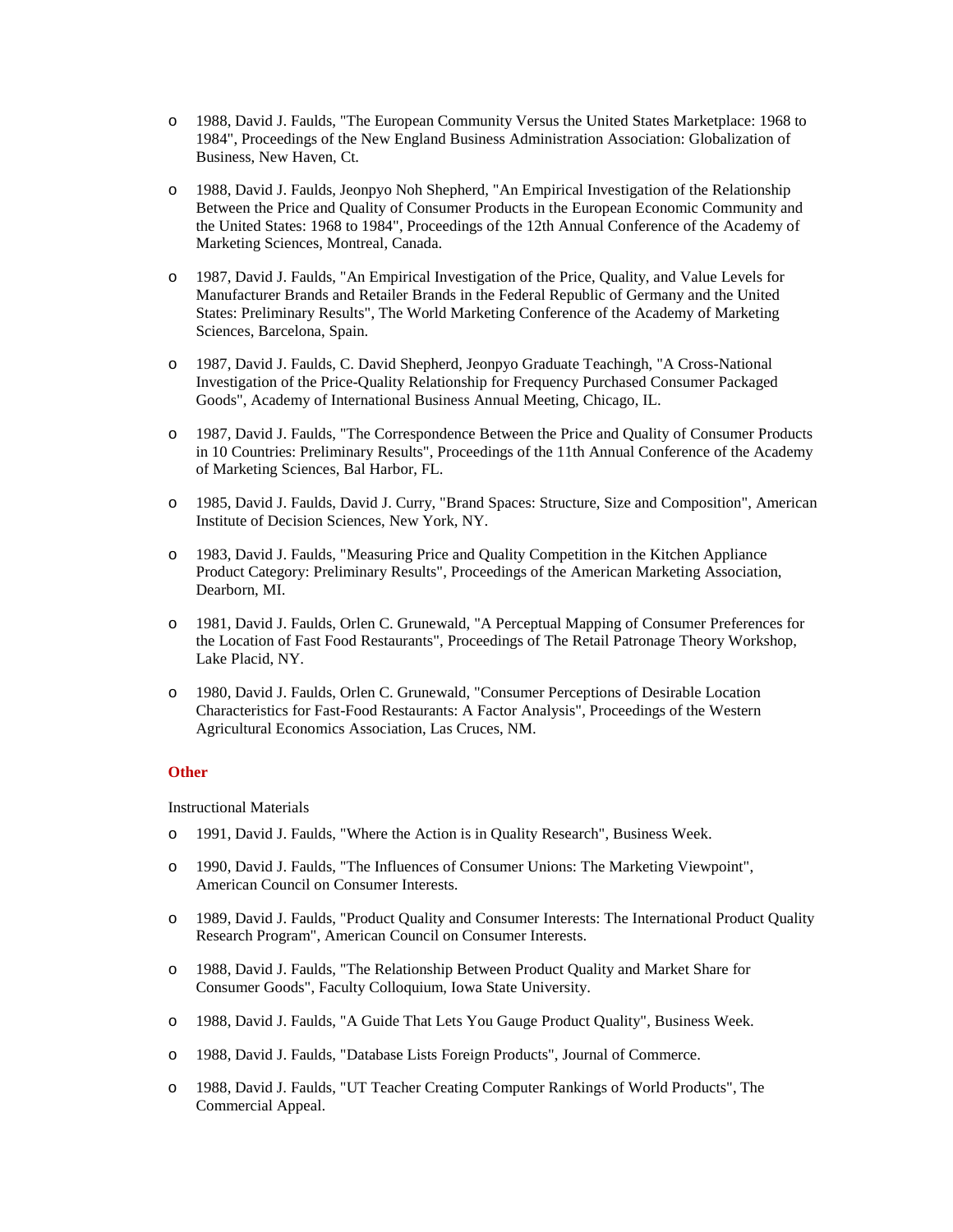o 1985, David J. Faulds, "A Cross-National Investigation of the Relationship Between the Price and Quality of Consumer Products: 1968 to 1983", The 15th Annual Albert Haring Symposium, Bloomington, IN.

## **Service**

### **Internal CBPA / University**

- o 2013, College Personnel Committee Department of Marketing Member
- o 2008-Present, i2a Committee Member
- o 2006-Present, SIFE Club, Faculty Advisor.
- o 2006-Present, Chair, Outcomes Committee, Marketing Department.
- o 2006-2012, Chair, Department of Marketing Research Committee.
- o Fall 2004, Faculty Technology Committee.
- o January 2004-May 2004, Acting Chair, Faculty Development Committee.
- o 2000-2002, Faculty Development Committee.
- o 1994-95, Graduate Studies Committee.
- o 1994, Thesis Committee. Served on Mr. Sriram Pampati's Master of Science Thesis Committee, "Design of the V-Mask Parameters for Robust Monitoring,"
- o 1993-Present, MBA Inventing the Future Task Force. I participated on this task force to develop a new MBA program at the University of Louisville. One of my major contributions was arranging and coordinating a visit to the Univ. of Tennessee to review their program.
- o 1993-94, Personnel Document Task Force.
- o 1992, Quality Control. I was an active member of this council during the conception and development stages until its termination in 1992.
- o 1991-Present, Library Committee.
- o 1991-92, Research Committee.
- o Marketing Alumni Advisory Group. I have been a faculty participant in Phi Sigma Epsilon. I am the faculty advisor for this business-related fraternity.

## **Honors, Awards and Honorary Associations**

- o 2002, Special Service Award, School of Business and Public Administration, University of Louisville.
- o 2002, Special Recognition Award, United States Army Recruiting Command, Fort Knox, Kentucky.
- o 1992, Corporate Faculty Award, School of Business Alumni Association Award, University of Louisville.